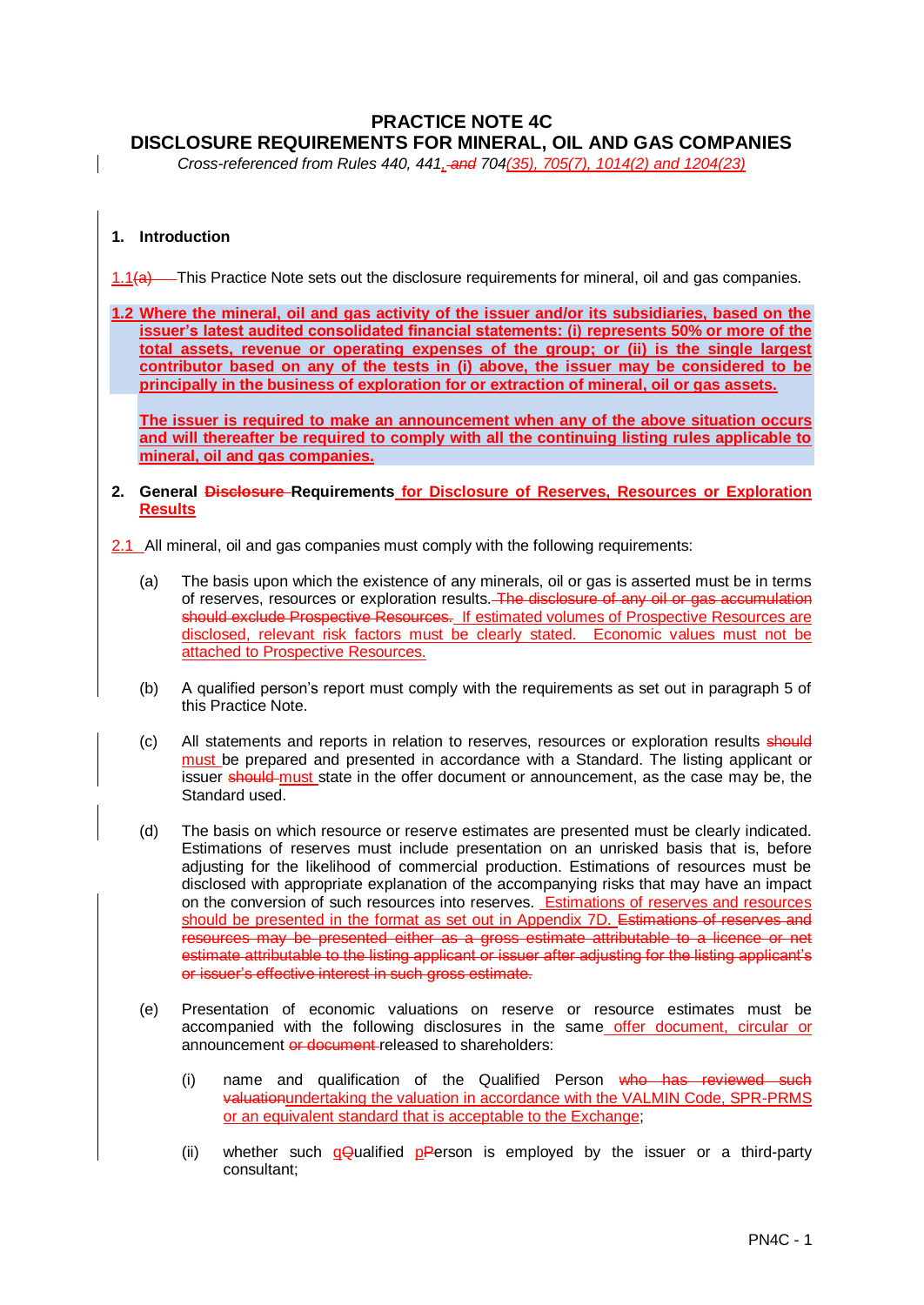(iii) the Standard used;

 $\left(\frac{1}{10}\right)$  method of valuation and the reason for choice of the valuation method:

- $\frac{\partial \psi}{\partial x}$  (iv)(v) principal assumptions used in arriving at the valuation, including but not limited to, assumed commodity prices, rate of discount and rate of inflation, and the basis for each assumption. Contracted commodity prices should must be used where applicable and available. If unavailable, either forecast or constant prices may be used. Where forecast commodity prices are used, the listing applicant's or issuer's directors must provide a confirmation this should be accompanied by a statement by the qualified person that such forecast was arrived at after due and careful enquiry and reflects their view of a reasonable outlook of the future; and
- $\left(\frac{y}{y}\right)$ (vi) analysis of the sensitivity of such valuations to variation in the principal assumptions provided in (v)  $\left(\frac{iv}{iv}\right)$  above. In relation to commodity prices, the scenarios must include both constant and forecast prices. In relation to the rate of discount, the scenarios must include the weighted average cost of capital.
- (f) Reports of reserves, resources or exploration results for the first time must be made in accordance with the following requirements:

#### **Reserves**

- (i) Any estimates of reserves must include a precise description of the nature and quality of the reserve, including financial assumptions, method of calculationestimation, the reason for choice of estimation method, modifying factors, exploitation methods/parameters and other information that would reasonably be required to allow investors to make informed decisions on the validity of the data presented.
- (ii) For financial assumptions, the key economic parameters of the analysis, such as operating or capital cost assumptions, and the assumed prices of the mineral, oil or other commodities which could be produced, must be provided. If the prices used differ from the current prices of the commodities, an explanation must be given, including the effect on the economics of the project if current prices were used. Sensitivity analyses may be used to provide a better understanding of the effects of changes in commodity prices on the economics of the project.

(ii)(iii) Any estimates of reserves must be supported by a pre-feasbility study or an appropriate study to be done by a qualified person.

#### **Resources**

 $\overline{\text{lim}}$  $\text{(iv)}$  Any statements of the existence of resources must be supported by details of all exploration results, geological and geophysical interpretations, drilling results, analyses or other evidence. The statement must include the information on the method of calculation and other relevant information such as cut-off grades, assumptions of continuity and geological and geophysical parameters used to derive the resource statement.

### **Exploration Results**

- $\frac{\partial \psi}{\partial x}$  Exploration results must contain sufficient information to allow investors to make an informed judgement of their significance. Exploration context, type and method of sampling, sampling intervals and methods, relevant sample locations, distribution, dimensions and relative location of all relevant assay data, data aggregation methods, land tenure status plus any other information relevant to an assessment, should be included.
- (g) Assay results must include disclosure of the analytical methods used and the name of the analytical laboratories which assayed the material sampled, together with details of their relationship, if any, to the listing applicant or issuer. The accreditation of each laboratory, or lack thereof, must also be disclosed.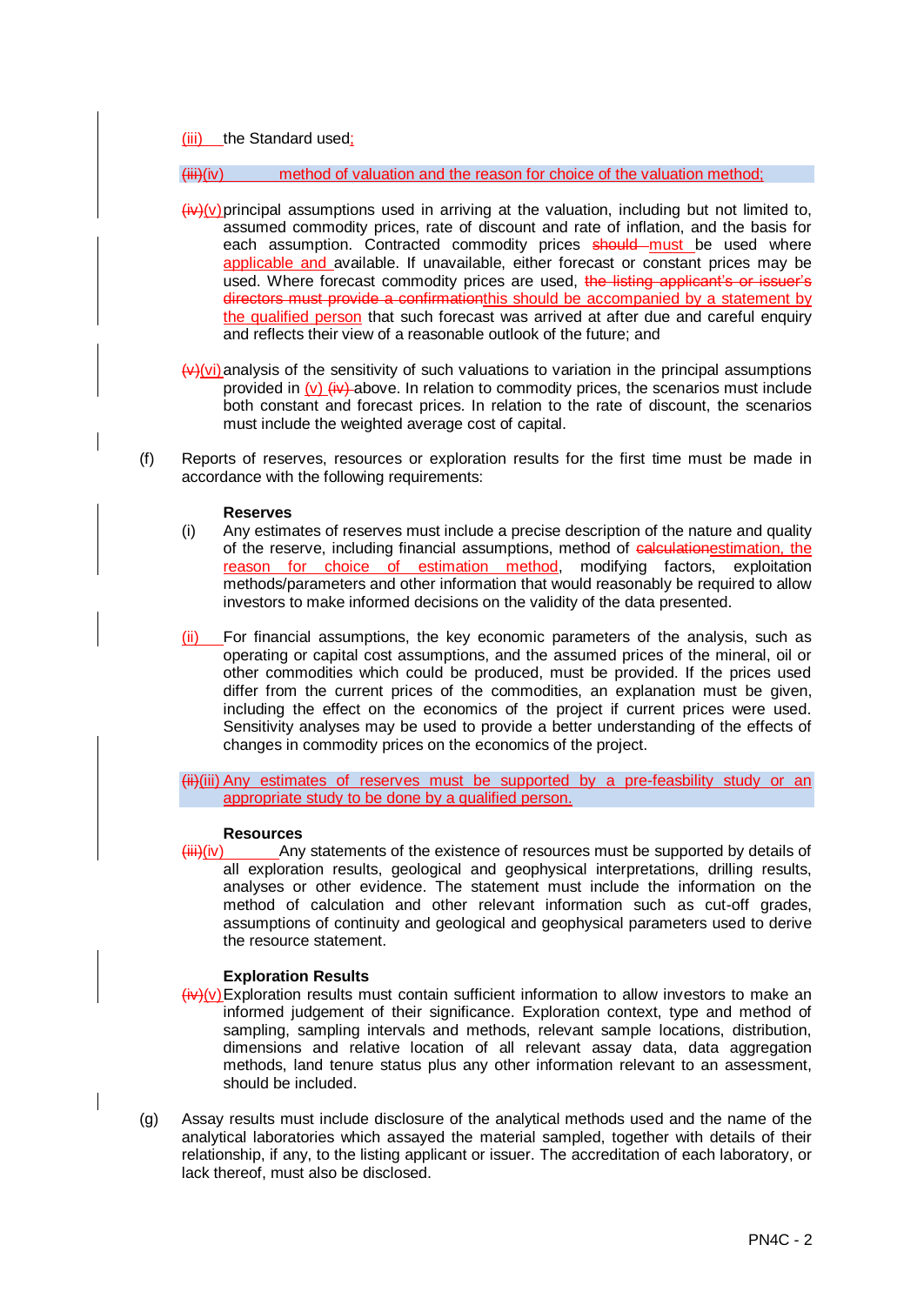# **3. Additional Disclosure Requirements for Offer Document**

- 3.1 In addition to paragraph 2 of this Practice Note, the offer document relating to a mineral, oil and gas company must include the following:
	- (a) a listing applicant must disclose the basis upon which it asserts the existence of any mineral, oil or gas in a defined area where the listing applicant has exploration and exploitation rights, in accordance with the requirements set out in Practice Note 4C.
	- (b) the directors' opinion which must state, without requiring a profit forecast that in their reasonable opinion, the working capital available to the applicant is sufficient for the present requirements and for at least 18 months after listing;
	- (c) a statement by the listing applicant that no material changes have occurred since the effective date of the qualified person's report. Where there are material changes, these should be prominently disclosed together with a statement that the listing applicant will as soon as practicable following its listing, announce the qualified person's report or the independent qualified person's report, as the case may be, on the material changes in accordance with Rule 704(35);
	- $(a)(d)$  the listing applicant's plans and milestones to advance to production stage with capital expenditure for each milestone for an issuer applying for listing pursuant to Rule 439. These plans must be substantiated by the opinion of an independent qualified person who meets the requirements in Rule 442 for a period of at least 18 months from the date of listing, including the capital expenditure required to meet each milestone; and
	- $(b)$ (e) all material agreements with regard to the proposed exploitation of mineral bodies, the nature and extent of the listing applicant's rights and a description of the properties to which such rights attach, giving particulars of the duration and other principal terms of the concessions or other rights;-
	- $\left(\frac{e}{c}\right)$  (f) the listing applicant's policies and practices in relation to operating in a sustainable manner, including:
		- $\frac{a}{b}$  (i) the listing applicant's policy with regards to environmental and social issues;

b. (ii) impact of the listing applicant's business practices on the environment and the communities in which it operates; and

- e. (iii) environmental and social risks faced by the listing applicant; and.
- $\left(\frac{d}{dx}\right)(q)$  iln relation to a listing applicant whose principal activities consist of exploration for mineral, oil or gas, a clear and prominent statement on the front cover highlighting that fact; that the listing applicant may not progress to the next stage of development or to a stage where it is able to generate revenue; and industry-specific risks.

(h) (i) A valuation repot on the reserves of the listing applicant. The valuation report must be prepared by an independent qualified person in accordance with the VALMIN Code, SPE-PRMS or an equivalent standard that is acceptable to the Exchange. The effective date of the valuation report must not be more than 6 months from the date of lodgement of the offer document.

(ii) With regard to any valuation, the following must be disclosed:

- An estimate of net present value. If the valuation is arrived at on an alternative
	- basis, an explanation of the basis and the reasons for adopting the basis;
- The principal assumptions on which the valuation was arrived at;
- Information to demonstrate the sensitivity to changes in the principal assumptions;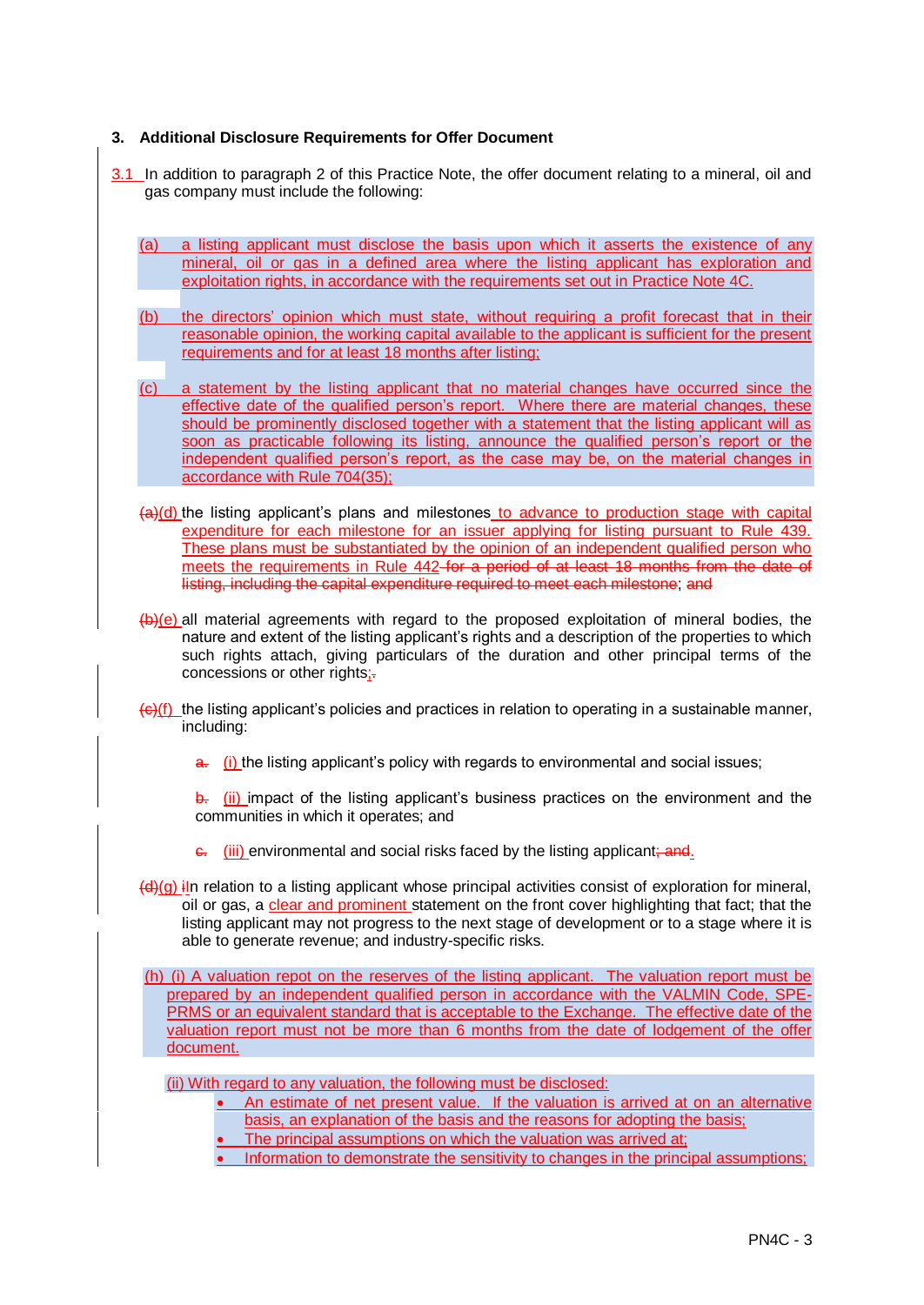Risk factor in the offer document highlighting the uncertainties inherent in the assumptions made in arriving at the valuation and the effects they may have on the valuation fo the mineral, oil and gas assets and the value of the offer shares.

(iii) The valuation report may form part of the independent qualified person's report.

# **4. Additional Continuing Obligations**

- 4.1 In addition to paragraph 2 of this Practice Note, a mineral, oil and gas company must also comply with the following:
	- (a) Analytical results should-must be reported in a timely and responsible manner. If the issuer releases partial results, e.g. the first two holes of a six hole program, it must ensure that the balance of the results are disclosed in a timely manner whether the results are positive or negative. A summary of expenditure incurred on these activities **should** must also be reported.
	- (b) Where work has been discontinued on properties about which the issuer has made prior disclosure, there must be further information provided as to any undisclosed results and reasons for the cessation of work.
	- Disclose in the issuer's annual report its policies and practices in relation to operating in a sustainable manner, including the information as required in paragraph 3(c) of this Practice Note.

### **5. Qualified Person's Report**

5.1 The qualified person's report must be prepared in accordance with a Standard.

- $(a)$  5.2 In preparing the qualified person's report, the qualified person must take into account all relevant information supplied to the qualified person by the directors of the listing applicant or issuer.
- (b) 5.3 The qualified person must review the information contained in the offer document, circular or announcement, as the case may be, which relates to the qualified person's report and confirm that the information presented is accurate, balanced, complete and not inconsistent with the qualified person's report. The qualified person's report must not include blanket disclaimers or contain indemnities for fraud and gross negligence. If the qualified person's report includes a statement on the qualified person not accepting any responsibility for the completeness or adequacy of the information provided by the company and its advisors and for information extracted from public sources, this qualification must be subject to the qualified person having: (i) made reasonable enquiries and exercised his judgement on the reasonable use of such information; and (ii) found no reason to doubt the accuracy or reliability of the information.
- $\left\langle \theta \right\rangle$  5.4 A qualified person's report must include the following:
	- $\overline{H}$  (a) Title page
	- $(ii)$  (b) Table of contents
	- $(iii)$  (c) Executive summary
	- $(iv)$  (d) Introduction
		- Full name and professional qualifications of the qualified person, and if applicable, the partner/director in charge of the report; professional qualifications, years of relevant experience, Professional Society Affiliations and Membership (including details of a recognised professional association)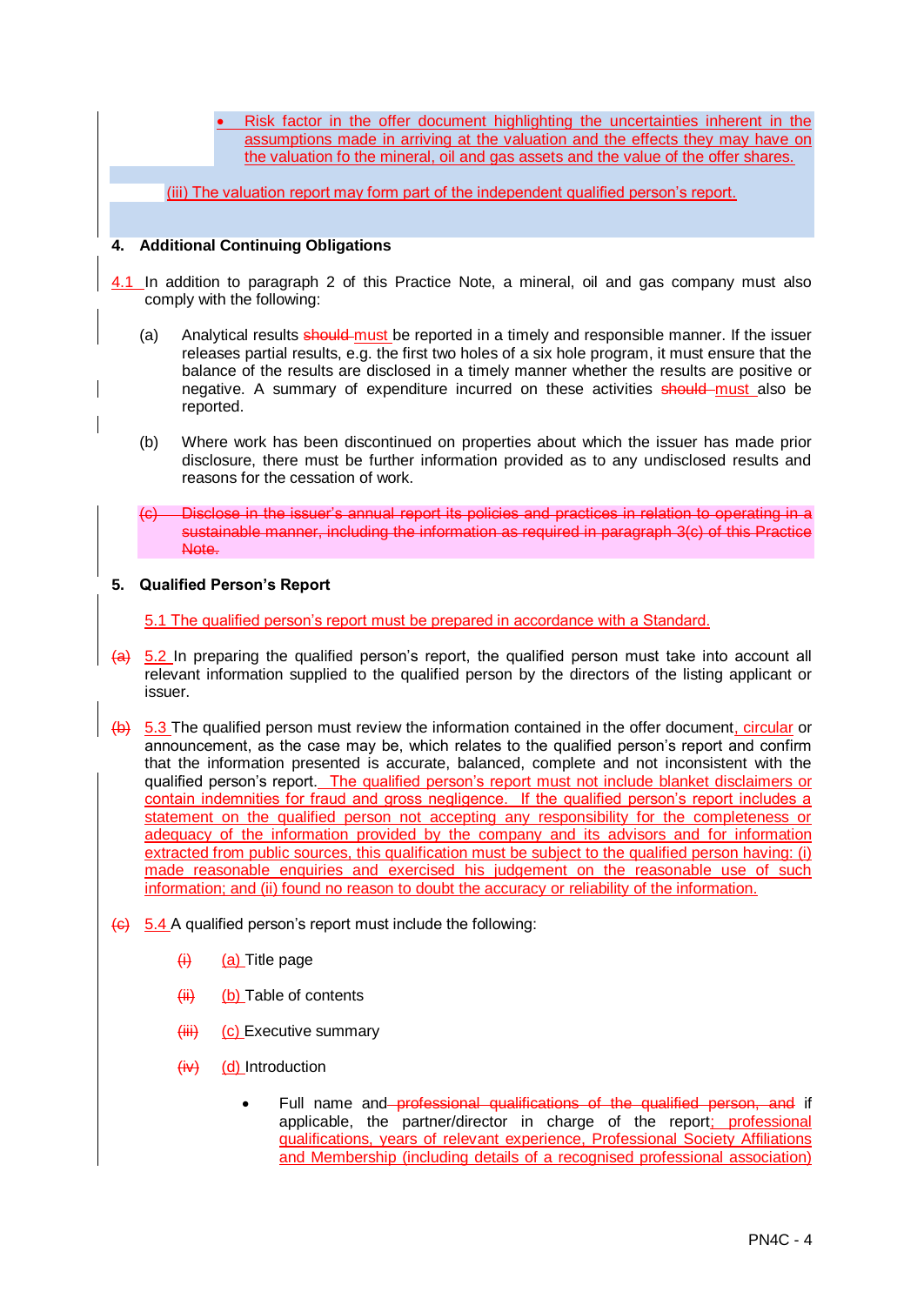of the qualified person and the address of the qualified person's firm/company;

- Statement of independence by the qualified person, if the report is prepared by an independent qualified person who meets the requirements in Rule 442;
- Aim of the report;
- Scope of the report;
- Statement on the use of the report;
- Basis of the report including data sources, data validation and reliance on other experts; and
- Standard used; and-
- Whether a site visit has been undertaken (if so, when the site visit was undertaken and by whom and if a site visit has not been undertaken a satisfactory reason as to why not).
- $\overline{y}$  (e) Property description, size, location, access, natural and cultural environment, including:
	- listing applicant's/issuer's assets and liabilities, including the following summary table of assets:

| Asset<br>name/<br>Country | Issuer's<br>interest<br>(%) | Development   Licence<br>Status | expiry date | Licence<br>Area | Type<br>οf<br>mineral, oil<br>qas<br>or<br>deposit | Remarks |
|---------------------------|-----------------------------|---------------------------------|-------------|-----------------|----------------------------------------------------|---------|
|                           |                             |                                 |             |                 |                                                    |         |

- nature and extent of listing applicant's/issuer's rights of exploration or extraction; and
- description of the economic conditions for the working of the licenses, concessions or similar, with details of the duration and other principal terms and conditions of the concessions including fiscal conditions, environmental and rehabilitation requirements, abandonment costs and any necessary licenses and consents including planning permission.
- $(w<sub>i</sub>)$  (f) History of the property, including exploration history and any production history.
- (vii) (g) Geological and geophysical setting, type and characteristics of the deposit/accumulation
- $(viiii)$  (h) Exploration data including drilling and sampling, sampling and analysis methods, sample preparation and security, quality assurance and quality control on the sample analyses.
- $(x)$  (i) Mineral processing and metallurgical testing, if applicable.
- $(x)$  (i) Resource and reserve estimates and exploration results, as applicable, in accordance with the relevant Standard, including a summary of reserves and resources in the form of Appendix 7D.
- $(xi)$  (k) Planned extraction method, processing method, capital costs, operating costs, considerations including social, environmental, health and safety factors that may affect exploration and/or exploitation activities; and production schedule, if applicable.